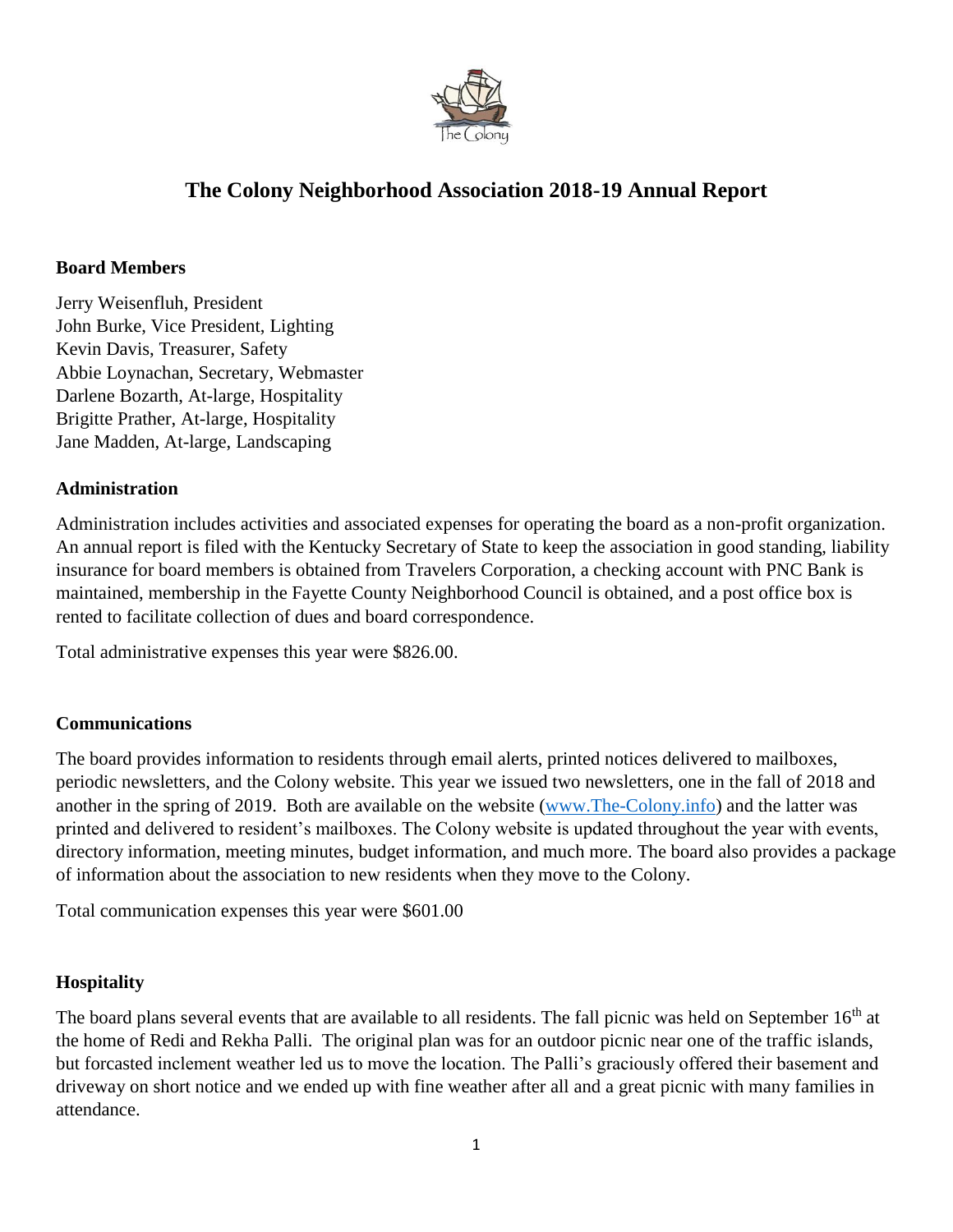The annual holiday tree lighting was held on December  $7<sup>th</sup>$  on a beautiful, breezy evening. Jerry Morse was back for the visit with Santa, the O'Bryans provided transportation in their golf cart, and many neighbors brought canned goods to contribute to God's Pantry. The tree was fitted with new blue LED lights and looked spectacular.

The yard sale was held on June  $2<sup>nd</sup>$  and this year we had a plant sale on the same day. Most of the plants were sold, and the proceeds went to purchase additional plants for the islands.

The annual meeting was held on May 7<sup>th</sup>, 2019 at St. Raphael's Episcopal Church.

Total hospitality expenses this year were \$701.00.

# **Landscaping**

We lost our beautiful redbud tree at the John Alden/Standish Way island during an early summer storm last year. A replacement was purchased from Wilson Nurseries and flowered prolifically this spring. A hydrangea tree was added next to the bench on this island and the planting bed behind the redbud is currently being enlarged.

John Burke offered to restore the teak island benches that were beginning to deteriorate. He power washed the wood and applied two coats of sealer. The bench on the Colonial Drive /Mayflower Lane island was beyond repair, and will be replaced with a metal bench now on order. A new metal bench was installed last summer on the split island along Standish Way.

A new planting bed was added to the island on Colonial Drive /Mayflower Lane. Mulch and Preen were applied to all of the island beds to help control weeds. Marianne Brian has been very diligent about weeding all of the island beds and her help is much appreciated.

Total landscaping expenses this year were \$2,769.00. New plant additions cost \$1,137 and regular maintenance cost \$1,632.

# **Lighting**

A significant part of our budget goes toward utility bills and lighting maintenance. This year we replaced six front entrance and eight street lamps with 40 watt LED light bulbs. The two flood lamps that illuminate the Colony lettering at the entrance have also been replaced with new LED fixtures. John Burke was able to renegotiate the KU contract for the street lights to an energy efficient rate, and that will save us about \$240 per year in utility costs. That savings will pay off the investment in about two years, and the new bulbs have a longer life span which will save on maintenance in the future.

Because of past issues with the power cables to the street lights being damaged by persons digging holes or trenches, we decided to trace the underground cable routes to document their locations and identify the KU pole having the fuse and light sensor mechanism. With rented tracing equipment, we were able to locate all the wires, marked and photographed their routes, and prepared maps to share with residents. This information should go a long way in preventing future damage to the cables.

Total lighting expenses this year were \$1,695.00. KU electricity cost \$1,233 and lighting supplies cost \$462.